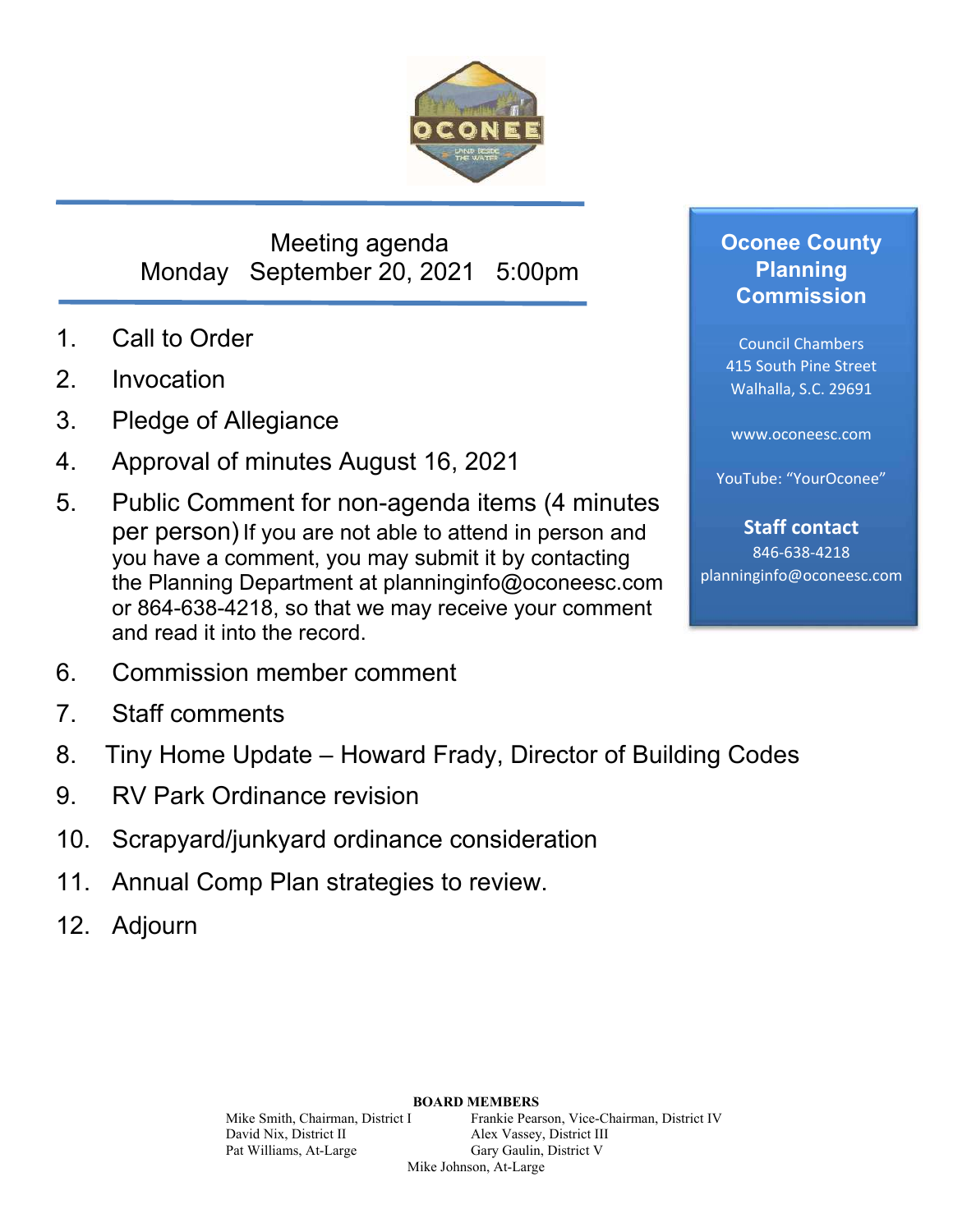OCONEE COUNTY PLANNING COMMISSION

415 South Pine Street - Walhalla, SC



TEL (864) 638-4218 FAX (864) 638-4168

## **Minutes**

5:00 pm- Monday, August 16, 2021 Council Chambers - Oconee County Administrative Complex

## **Members Present**

Frankie Pearson Mike Smith Alex Vassey Mike Johnson Gary Gaulin

# **Staff Present**

Vivian Kompier

# **Media Present**

None

- 1. Call to order Mr. Smith called meeting order at 5:00 PM
- 2. Invocation was led by Mr. Gaulin.
- 3. Pledge of Allegiance was led by Mr. Smith.
- 4. Approval of minutes for August 2, 2021 Mr. Johnson made a motion to approve the minutes for August 2nd; seconded by Mr. Pearson and unanimously approved 5/0.
- 5. Public comment for non-agenda items (4 minutes per person) None
- 6. Commission member comments None
- 7. Staff comment Ms. Kompier reminded Commission Members of the continuing education scheduled for September 15, 2021 from 9:00 AM to 12:00 PM. Ms. Kompier shared Census numbers and maps. A general discussion followed.
- 8. RV Park Ordinance revision Ms. Kompier stated that there has been noticeable activity in the submittal of applications. She noted a couple of items that should have been included in the ordinance: 1) requirement for a site plan for park and 2) prohibition of building decks next to RVs. Discussion included, but was not limited to, the fact that the addition of decks is in conflict with the intent of the RV Ordinance.

Mr. Smith made a motion that staff make a recommendation to the Planning Commission to revise the RV Ordinance; seconded by Mr. Pearson. Discussion included, but was not limited to, that the revision should steer the ordinance back to its original intent and the Commission needs to have all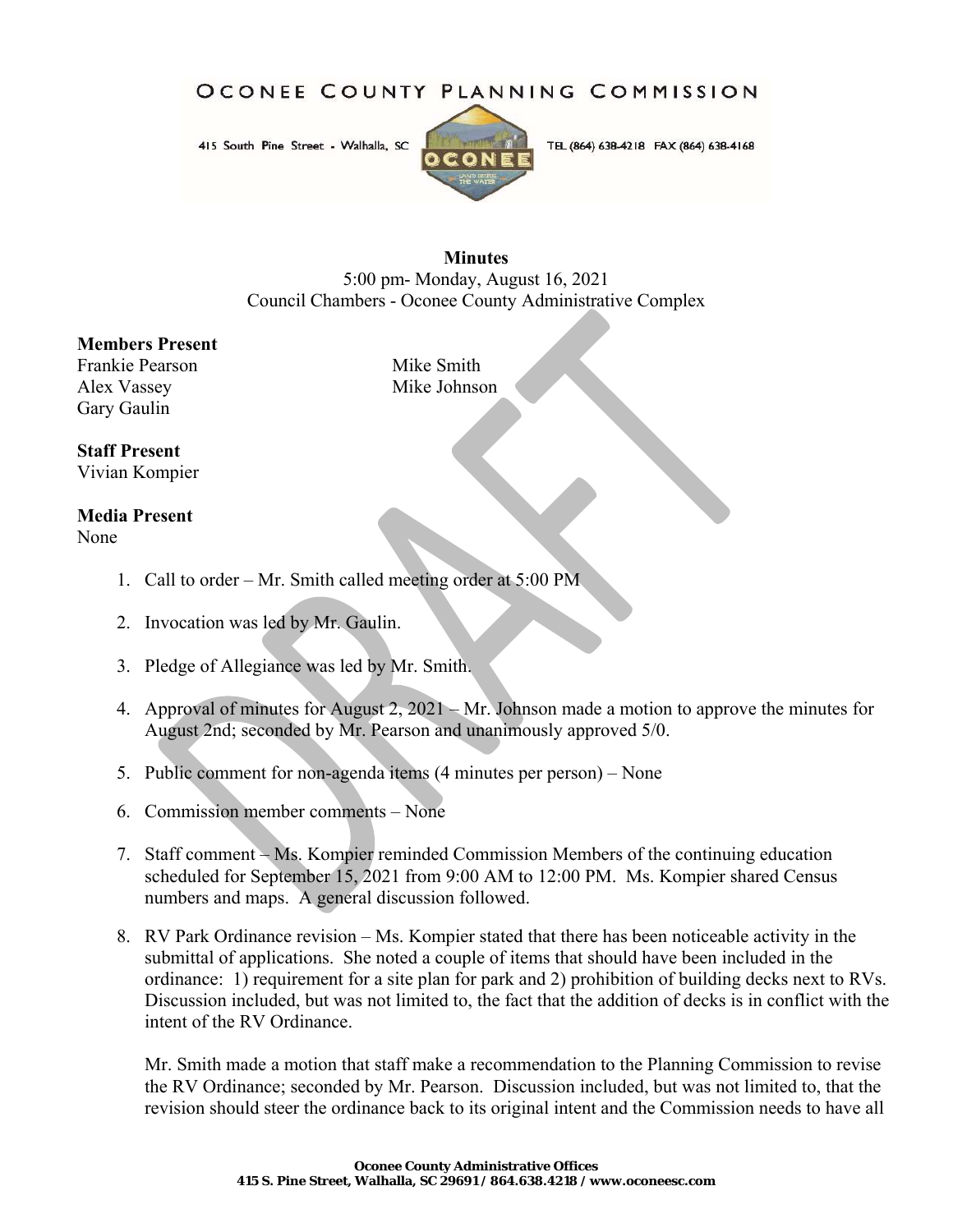the information needed before revising the ordinance. Mr. Smith called for a vote; motion was approved unanimously 5/0.

- 9. Scrapyard/junkyard ordinance consideration Mr. Smith made a motion that the Planning Commission direct staff to complete research for a salvage/junkyard ordinance; seconded by Mr. Vassey. Discussion included, but was not limited to, defining the directive of "research." Mr. Smith called for a vote; motion was approved unanimously 5/0.
- 10. Annual Comprehensive Plan strategies to review In an effort to finalize the completion of reviewing Comprehensive Plan strategies to be reviewed in 2021, Mr. Smith made a motion that on July 8, 2021, the Planning Commission completed a review of the strategies that required a 2021 review; seconded by Mr. Johnson. Discussion included, but was not limited to, clarification of the wording of the motion. The motion was amended to state: to let the minutes reflect that during the July 8, 2021 Oconee County Planning Commission meeting, the review process for the Comprehensive Plan Strategies for 2021 was completed. Mr. Smith called for a vote on the motion as amended. The motion was approved unanimously 5/0.

Strategies to be review annually:

- (a) 3.3.1.1 Past discussions with Lauren Richardson with Our Daily Rest were noted. Strategy was marked review complete.
- (b) 3.3.1.3 Housing addressed during 2021 strategy review and letter was sent to County Council. Strategy was marked review complete.
- (c) 4.1.2.3 Oconee Economic Alliance achieves this on a regular basis. Strategy was marked review complete.
- (d) 6.2.3.1 Several municipalities are expanding recreational facilities and greenway funds for feasibility study are in budget. County has taken responsibility for a couple of parks that was previously under the purview of the Army Core of Engineers. Strategy was marked review complete.
- (e) 6.2.3.4 There is continual upgrade program in the municipalities and the County. Strategy was marked review complete.
- (f) 6.3.2.2 Noted this was previously discussed in 2021 strategy review—Lake Keowee Source Water Protection Team. Strategy was marked review complete.
- (g) 6.3.5.1 This review is at an Administrator level—not for the Commission. Strategy was marked review complete.
- (h) 6.3.5.2 This review is at an Administrator level—not for the Commission. Strategy was marked review complete.
- (i)  $7.1.2.2 -$  Noted this was previously discussed in 2021 strategy review. Strategy was marked review complete.
- (j) 7.1.2.3 Refer to 7.1.2.2. Use of a Special Purpose District should be a consideration. Strategy was marked review complete.
- (k) 7.1.2.4 Responsibility of Oconee Joint Regional Sewer Authority. Strategy was marked review complete.
- (l) 7.1.3.2 Responsibility of Administrator and Planning Department. Strategy was marked review complete.
- $(m)7.1.3.3$  Refer to the County grant writer. Strategy was marked review complete.
- (n) 7.2.1.1 Oconee County Career Training Facility is up and running and active. Strategy was marked review complete.
- (o) 7.2.1.4 Oconee County School Board responsibility. Strategy was marked review complete.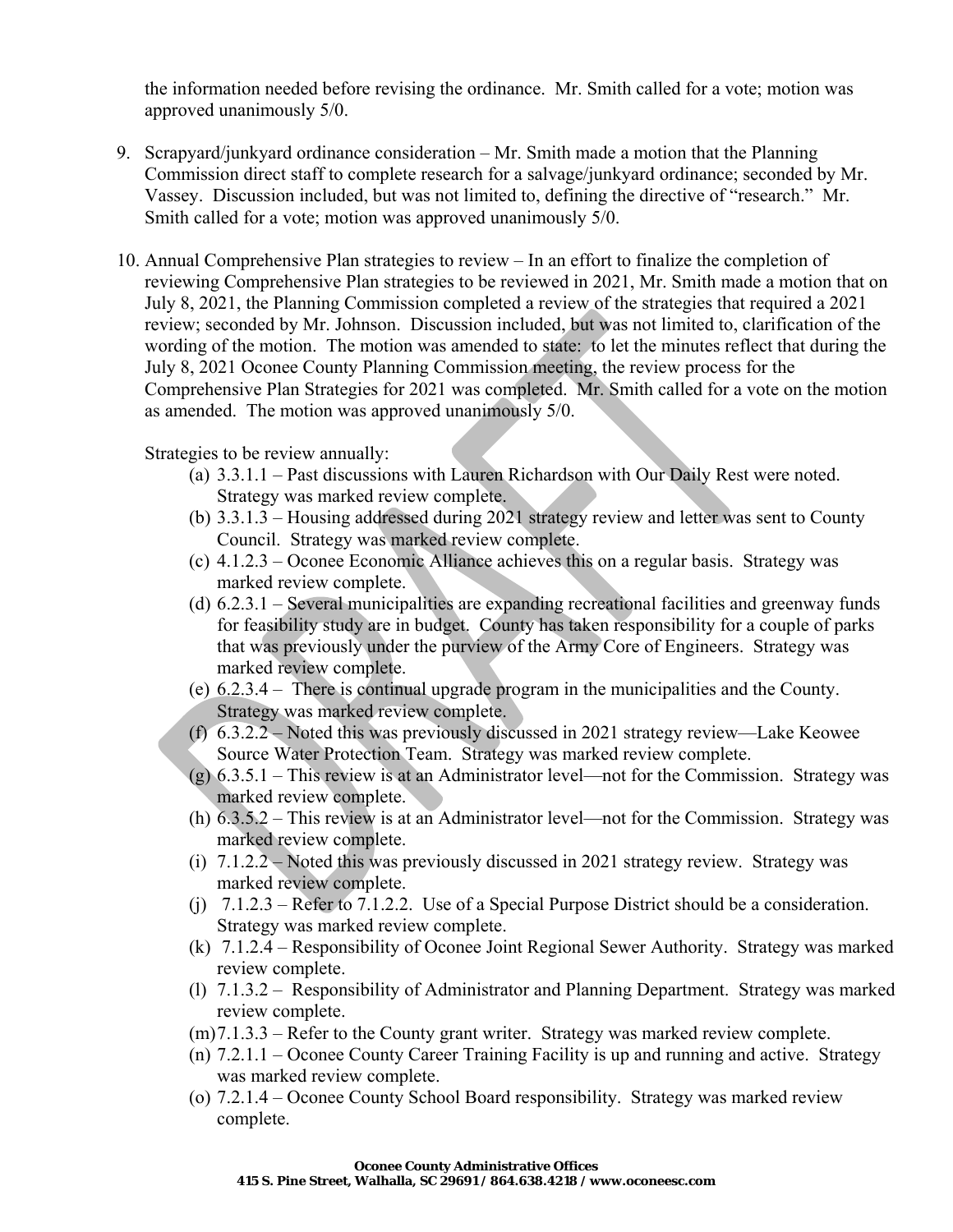- (p) 7.2.3.1 Responsibility of Sheriff's Office and County. Strategy was marked review complete.
- (q) 7.2.3.2 Responsibility of Sherriff's Office and Administrator during budget process. Strategy was marked review complete.
- (r) 7.2.3.3 Administrator and Planning Department have reviewed funding. Funding from Congress may be available in future. Strategy was marked review complete.
- (s) 7.2.3.4 Responsibility of Administrator and Planning Department. Sections of the Emergency Operations Plans are updated on a yearly rotation. Strategy was marked review complete.
- (t) 7.2.3.5 County participated in the biennial Duke Radiological drill. Strategy was marked review complete
- (u) 7.2.3.6 Sheriff's Office is responsible for 911 center and police communications. Strategy was marked review complete.
- (v) 7.2.6.1 Responsibility of Oconee County School District. Strategy was marked review complete.
- $(w)9.2.1.8 Discussed when reviewing 2021 strategies. Kyle Reid spoke to Planning$ Commission regarding road conditions. Strategy was marked review complete.
- $(x)$  9.3.1.2 Refer to 9.2.1.8. Strategy was marked review complete.
- (y) 10.1.1.2 Planning Department staff will incorporate this plan information into the Capital Improvement Plan. Strategy was marked review complete.
- (z) 10.1.1.6 Planning Department staff will incorporate this plan information into the Capital Improvement Plan. Strategy was marked review complete.
- (aa) 10.1.2.5 Planning Department staff will incorporate this plan information into the Capital Improvement Plan. Strategy was marked review complete.
- (bb) 10.1.2.7 Refer to 9.2.1.8. Strategy was marked review complete.
- (cc) 10.1.2.8 Ed Halbig from City of Seneca talked to Planning Commission about this issue. Bus service would be provided, but the municipalities would have to prove some funding. Strategy was marked review complete.
- (dd) 10.1.3.1 Interest expressed to meet with Seneca Planning Commission to discuss topic of mutual interest.
- (ee) 10.2.1.3 Planning Department is preparing the appropriate documents and studies related to impact fees. Strategy was marked review complete.
- (ff) 10.3.1.2 Once the County's Capital Improvement Plan is created, staff will begin working with the municipalities to identify opportunities. Strategy was marked review complete.
- 11. Adjourn Mr. Pearson made a motion to adjourn; seconded by Mr. Johnson and approved unanimously 5/0 at 5:55 PM.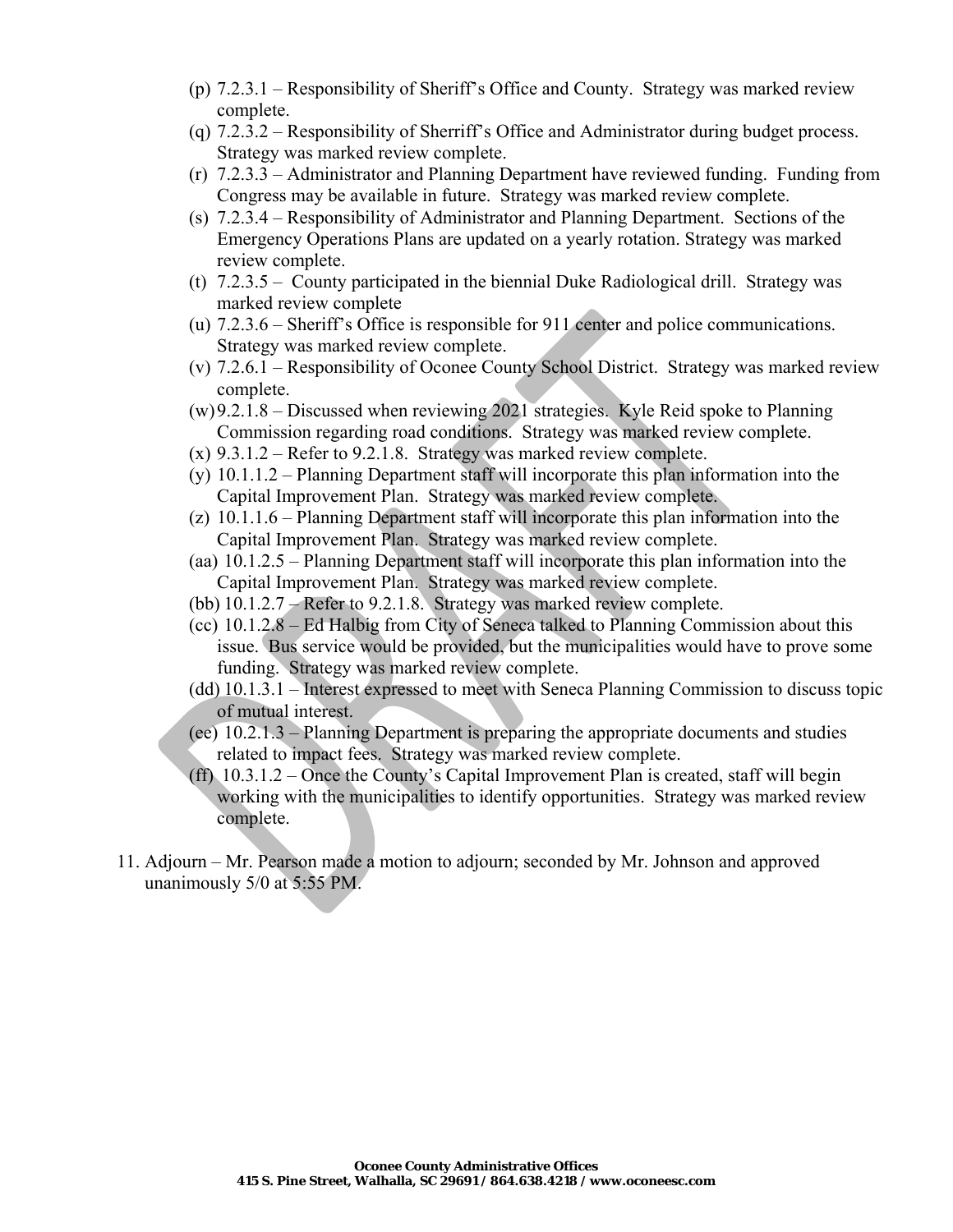# *ARTICLE IX. RECREATIONAL VEHICLE PARK STANDARDS*

#### **Sec. 32-601. Intent.**

To provide a safe, clean, and sanitary environment for occupants of recreational vehicle parks in Oconee County, South Carolina.

(Ord. No. 2020-17, § 1(Att. A), 10-6-2020)

#### **Sec. 32-602. Definitions.**

*All-weather road* means a hard-packed and graded and/or graveled road that is passable by vehicles under both wet and dry weather conditions, is at least ten feet wide, and is suitable for emergency vehicles to utilize regardless of weather, as determined by Oconee County Emergency Services.

*Dealer* means any person, firm, corporation, or business entity licensed or required to be licensed to sell new and/or used recreational vehicles to the retail public.

*Manufacturer* means any person, firm, corporation, or business entity that engages in the manufacturing of recreational vehicles.

*Minor recreational vehicle park* means four to 19 recreational vehicles or recreational vehicle spaces for rent on-site on any single parcel to be utilized as temporary living quarters for recreational, camping, or travel use.

*Major recreational vehicle park* means 20 or more recreational vehicles or recreational vehicle spaces for rent on-site on any single piece of property utilized as temporary living quarters for recreational, camping, or travel use.

*Ready to travel:* A recreational vehicle is ready to travel if it:

- a. Is on wheels or a jacking system;
- b. Is attached to the site only by quick-disconnect type utilities and security devices; and,
- c. Has no permanently-attached additions.

*Recreational vehicle* means a motorhome, travel trailer, fifth-wheel trailer, or folding camping trailer designed to provide temporary living quarters for recreational, camping, or travel use, as defined herein.

*Motorhome* means a self-propelled vehicle designed to provide temporary living quarters for recreational, camping, or travel use that complies with all applicable federal vehicle regulations. The unit must contain at least four of the following permanently installed independent life support systems which meet the NFPA 1192 Standard for Recreational Vehicles:

- a. A cooking facility with an on-board fuel source;
- b. A potable water supply system that includes at least a sink, a faucet, and a water tank with an exterior service supply connection;
- c. A toilet with exterior evacuation;
- d. A gas or electric refrigerator;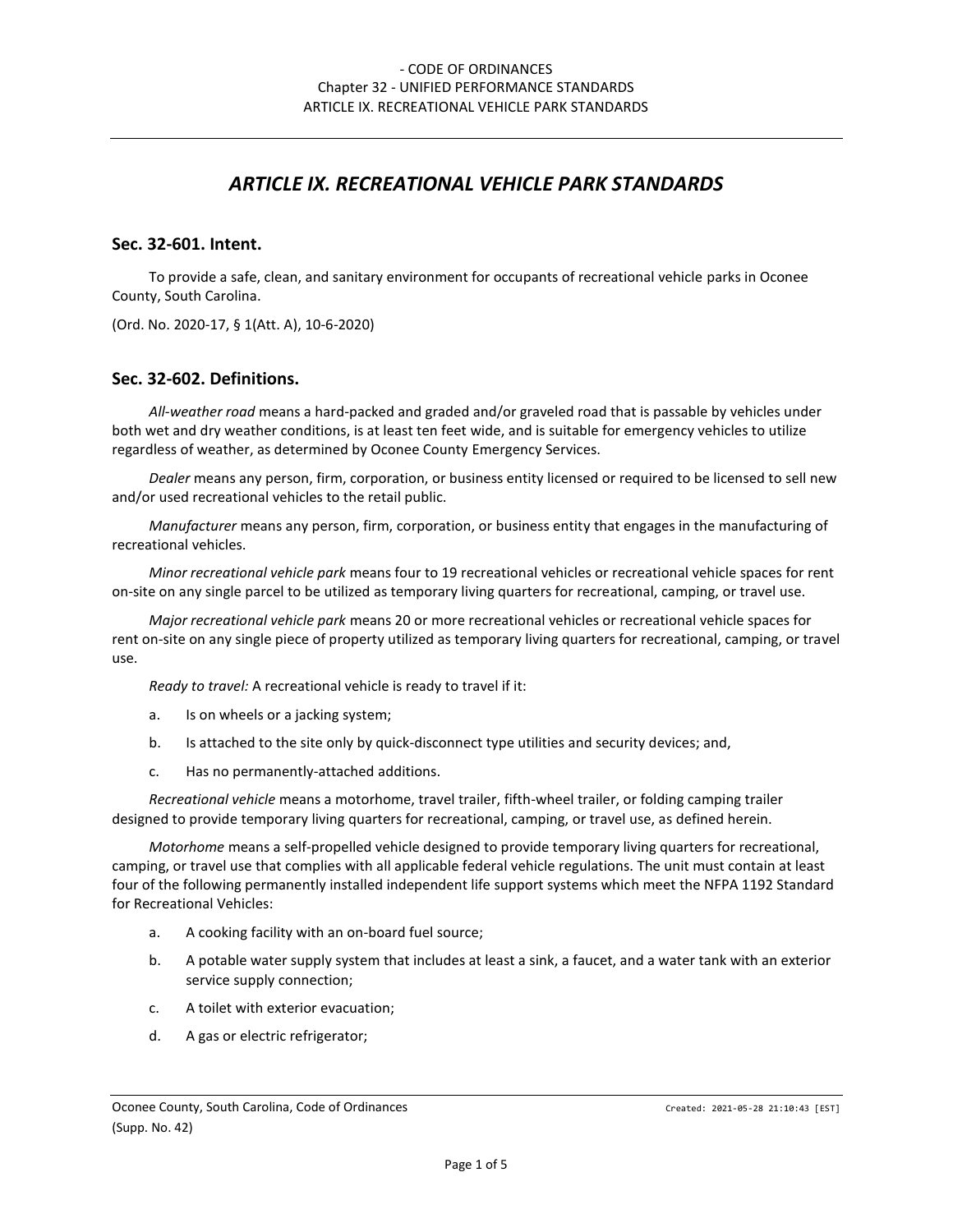- e. A heating or air conditioning system with an on-board power or fuel source separate from the vehicle engine; or,
- f. An electric power system.

*Travel trailer* means a vehicle-mounted on wheels designed to provide temporary living quarters for recreational, camping, or travel use that complies with all applicable federal vehicle regulations and is of such size and weight as to not require a special highway movement permit when towed by a motorized vehicle.

*Fifth-wheel trailer* means a vehicle-mounted on wheels designed to provide temporary living quarters for recreational, camping, or travel use that complies with all applicable federal vehicle regulations and is of such size and weight as to not require a special highway movement permit when towed by a motorized vehicle equipped with a towing mechanism that is mounted above or forward of the tow vehicle's rear axle.

*Folding camping trailer* means a vehicle-mounted on wheels designed to provide temporary living quarters for recreational, camping, or travel use that complies with all applicable federal vehicle regulations and is constructed with collapsible partial side walls that fold for towing by another vehicle.

*Recyclable materials* means those materials which are capable of being recycled which would otherwise be processed or disposed of as solid waste.

*Solid waste* means any garbage, refuse, sludge, and other discarded material, including solid, liquid, semisolid, or contained gaseous material resulting from industrial, commercial, residential, mining, and agricultural operations and from community activities.

(Ord. No. 2020-17, § 1(Att. A), 10-6-2020)

#### **Sec. 32-603. Authority.**

Personnel employed by the county administrator as zoning administrator or the zoning administrator's designee shall be vested with the authority to enforce and administer recreational vehicle park standards within the county.

(Ord. No. 2020-17, § 1(Att. A), 10-6-2020)

#### **Sec. 32-604. Jurisdiction.**

The regulations set forth in this article shall be applicable within the unincorporated areas of the county.

(Ord. No. 2020-17, § 1(Att. A), 10-6-2020)

#### **Sec. 32-605. Exemptions.**

- (a) Dealers and manufacturers of recreational vehicles are exempt from the standards in this article unless a portion of the dealer or manufacturing business meets the definition of a recreational vehicle park, as contained in this article.
- (b) Indoor or outdoor facilities that store recreational vehicles that are not being utilized to provide temporary living quarters for recreational, camping, or travel use on-site.

(Ord. No. 2020-17, § 1(Att. A), 10-6-2020)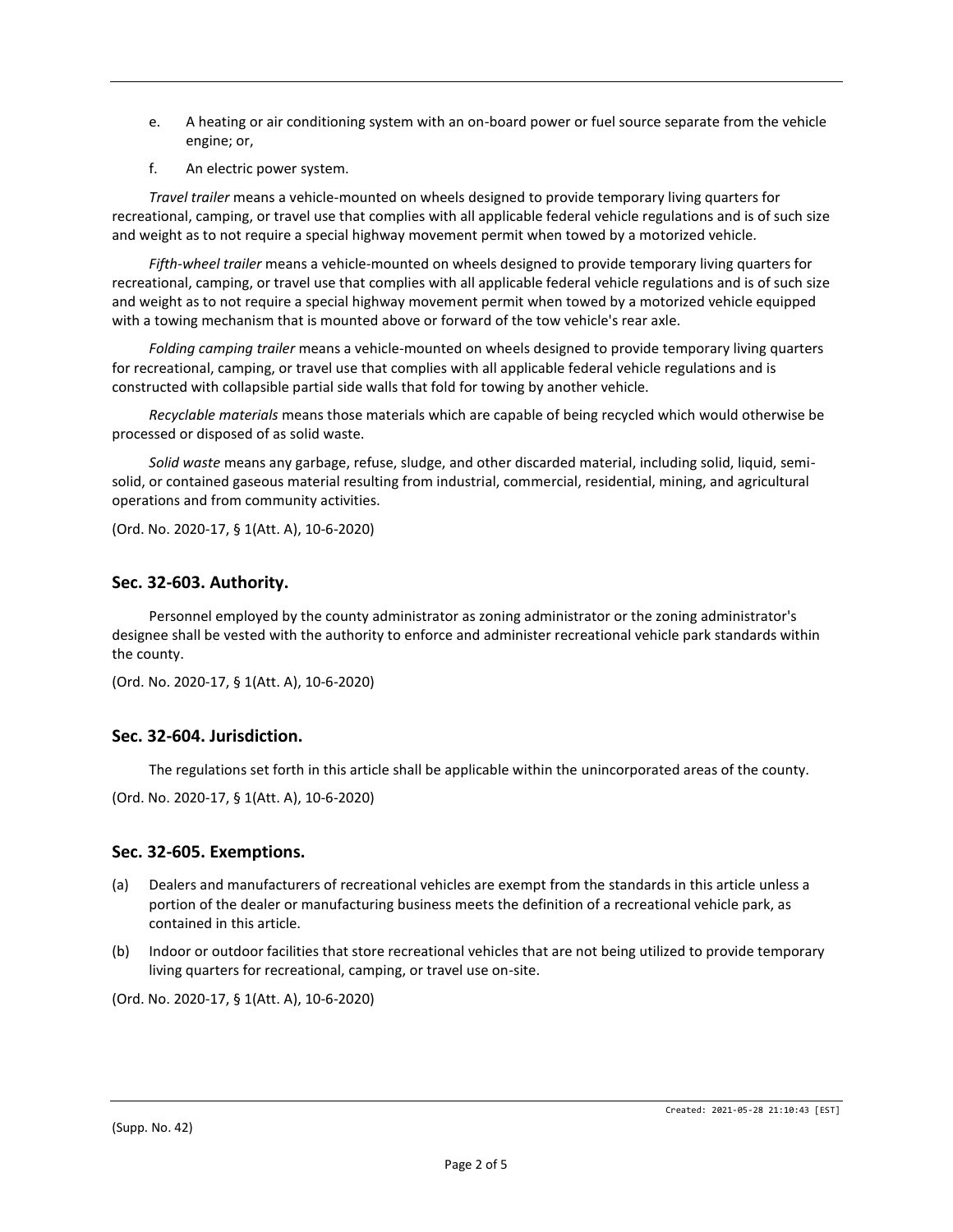## **Sec. 32-606. Existing recreational vehicle parks.**

Recreational vehicle parks existing prior to the enactment of the ordinance codified in this article, are exempt from this article. Creation of new recreational vehicle sites in an existing recreational vehicle park will, however, be required to adhere to this article.

(Ord. No. 2020-17, § 1(Att. A), 10-6-2020)

## **Sec. 32-607. Solid waste and recycling facilities.**

All recreational vehicle park owners and/or operators shall provide appropriate on-site solid waste and recyclable materials disposal receptacles. The recreational vehicle park owner and/or operator is responsible for transporting solid waste and recyclable materials from the recreational vehicle park to an appropriate disposal site, consistent with local, state, and federal law. Removing solid waste and recyclable materials shall be done on a regular basis in order to avoid the attraction of pests or the development of other nuisances.

(Ord. No. 2020-17, § 1(Att. A), 10-6-2020)

## **Sec. 32-608. Wastewater.**

All recreational vehicle park owners and/or operators are responsible for ensuring all recreational vehicles and recreational vehicle sites that are for rent follow all applicable DHEC standards. DHEC-approved wastewater facilities shall be included in the submission of plans for any recreational vehicle park if proposed or present.

(Ord. No. 2020-17, § 1(Att. A), 10-6-2020)

#### **Sec. 32-609. Utilities.**

Utility connections shall adhere to all local, state, and federal laws including any applicable building code standards.

(Ord. No. 2020-17, § 1(Att. A), 10-6-2020)

#### **Sec. 32-610. Setbacks and height.**

Setbacks and height regulations shall be determined by the underlying zoning district.

(Ord. No. 2020-17, § 1(Att. A), 10-6-2020)

#### **Sec. 32-611. Ready to travel.**

Recreational vehicles in recreational vehicle parks must be ready to travel, as defined in this chapter. Recreational vehicle parks containing recreational vehicles not ready for travel will be reviewed utilizing chapter 32, article VI "land development and subdivision regulations," including the review process, road standards, trafficimpact studies, density, and all other applicable provisions of that ordinance chapter and corresponding local, state, and federal law, as applicable.

(Ord. No. 2020-17, § 1(Att. A), 10-6-2020)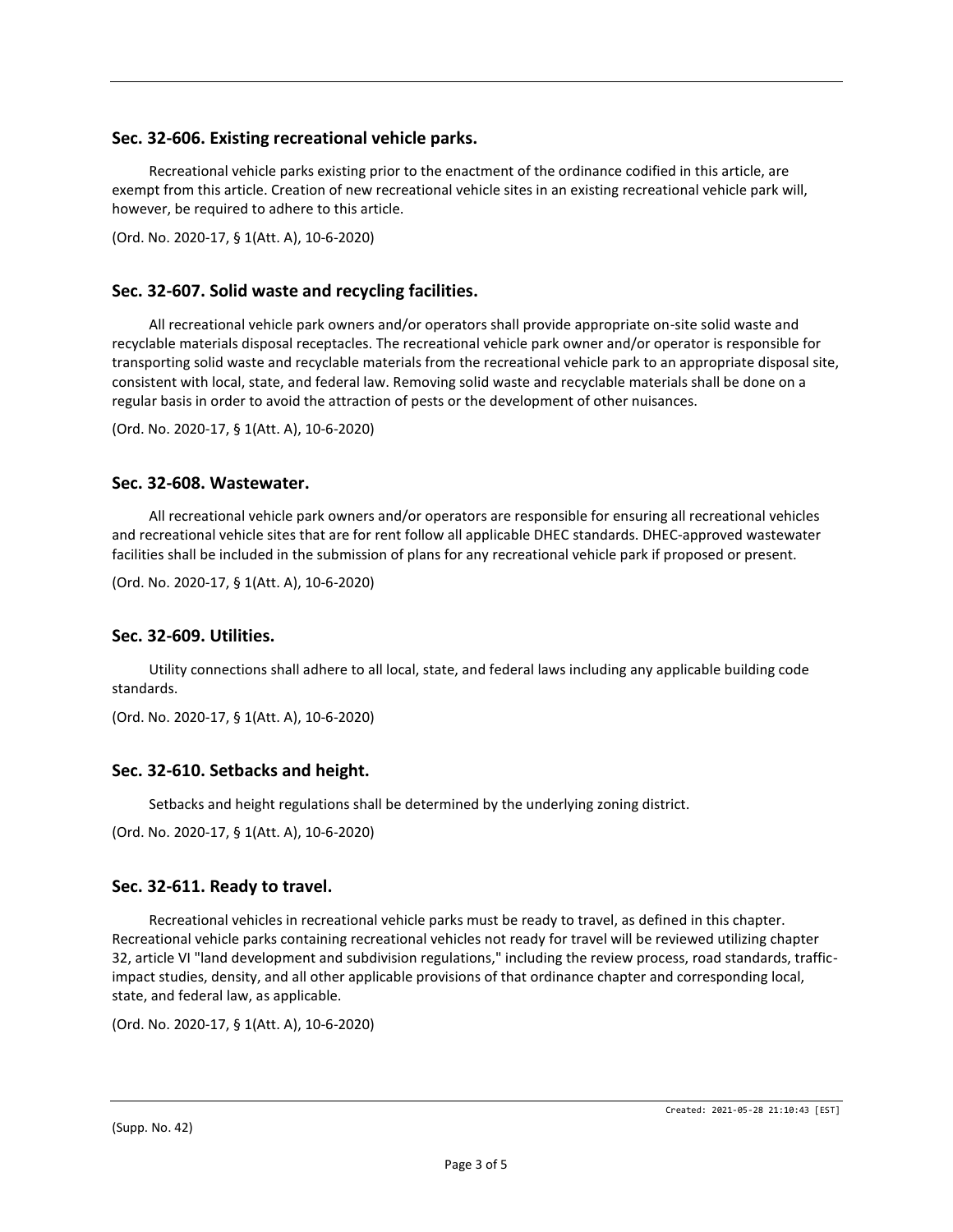## **Sec. 32-712. Parking and maneuverability.**

All-weather roads and parking areas capable of accommodating recreational and associated vehicles will be provided by the park and reviewed by Oconee County Emergency Services prior to approval and construction. No recreational vehicle shall be parked or set up in any private or public right-of-way.

(Ord. No. 2020-17, § 1(Att. A), 10-6-2020)

## **Sec. 32-713. Access.**

Permitted access to the recreational vehicle park from a state, county, or private road is as follows and must be included in the submission of plans for a recreational vehicle park:

- (1) State road: Permit from South Carolina Department of Transportation;
- (2) County road:
	- a. Minor recreational vehicle parks: Permit from Oconee County Roads and Bridges;
	- b. Major recreational vehicle parks: A traffic-impact study and the recommended improvements therein and a permit from Oconee County Roads and Bridges.
- (3) Private road intersecting a county road:
	- a. Major and minor recreational vehicle parks: Written permission from private road owners;
	- b. Major recreational vehicle park: A traffic-impact study and the recommended improvements therein. Permit from Oconee County Roads and Bridges.

(Ord. No. 2020-17, § 1(Att. A), 10-6-2020)

#### **Sec. 32-614. Park contact information.**

For purposes of emergency contact, the owner and/or operator shall post up-to-date contact information for the park owner and/or operator. This posting shall be at a place within the park that is clear and conspicuous.

(Ord. No. 2020-17, § 1(Att. A), 10-6-2020)

#### **Sec. 32-715. Application, review, and permitting process.**

The following must be included with the application for a minor or major recreational vehicle park:

- (1) An accounting of total acreage in the tract to be utilized, the number of proposed recreational vehicle parking spaces, and any existing and proposed accessory buildings and setbacks;
- (2) Location of existing property lines, buildings, easements, road rights-of-way and other public ways contained within and adjoining the tract;
- (3) Alignment, right-of-way width, and clarification of proposed roads;
- (4) Map scale, north arrow, and date;
- (5) Name, address, and telephone number of legal owner or agent;
- (6) Location of watercourses and land subject to flooding based on a 100-year frequency flood. Owner's surveyor shall indicate if property is or is not in a floodplain;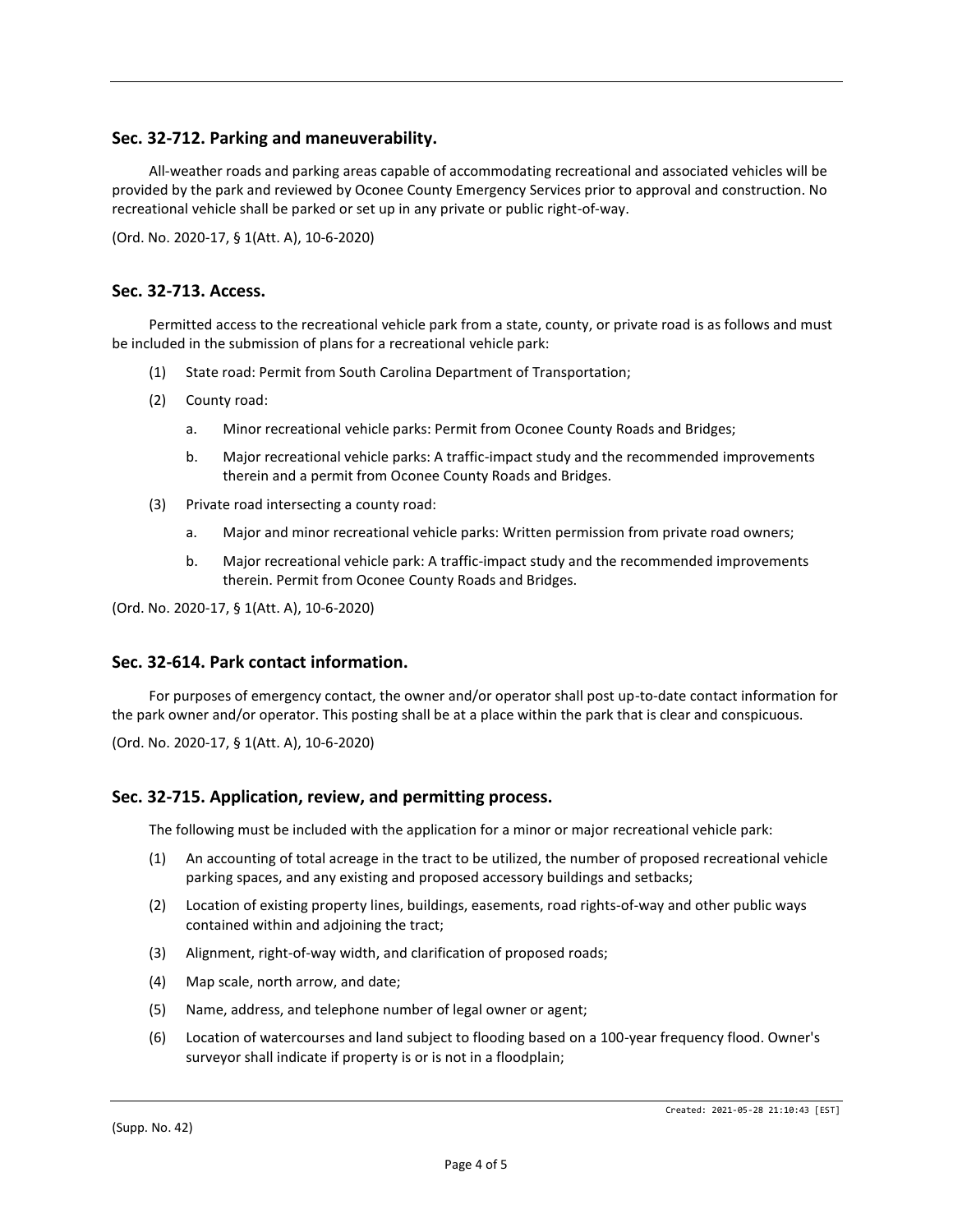- (7) The existing and proposed uses of land throughout the recreational vehicle park;
- (8) Permits and method of water supply and wastewater treatment and other utility services;
- (9) DHEC land-disturbance permits and storm-water permits if applicable;
- (10) The proposed names of the recreational vehicle park and internal road system;
- (11) Applicable zoning (including any applicable overlay) designations;
- (12) Any other information the zoning administrator or his or her designee requests, as necessary to assist in the review process.

(Ord. No. 2020-17, § 1(Att. A), 10-6-2020)

## **Site plan**

Site plan means a graphic presentation, drawn to scale, in a horizontal plane, delineating the outlines of the land included in the plan and all proposed use locations, accurately dimensioned, the dimensions also indicating the relation of each use to that adjoining and to the boundary of the property. Scale shall be at least one inch to 100 feet.

#### **Permits.**

Upon satisfactory completion of all requirements set forth in this article, the owner/agent shall be issued a land use permit by the planning director or his/her designee for construction of the RV Park. No building permit, or other county-issued permits, certification or approval, shall be issued prior to the issuance of the land use permit.

#### **Fees.**

Fees shall be established for the cost of a new RV Park permit by county council from time to time.

## **Site Rentals**

Spaces shall be rented by the day, week, or month only, and no recreational vehicle shall remain in the same RV Park site for more than six months. The recreational vehicle park owner shall be responsible for maintaining records of all recreational vehicle and their lengths of stay and shall make these records available to the Planning Director or their designee for review upon request.

## **Sec. 32-716. Penalties.**

Any person or entity violating the regulations set forth in this article is guilty of a misdemeanor and may be fined up to \$500.00 or imprisoned for 30 days or both.

(Ord. No. 2020-17, § 1(Att. A), 10-6-2020)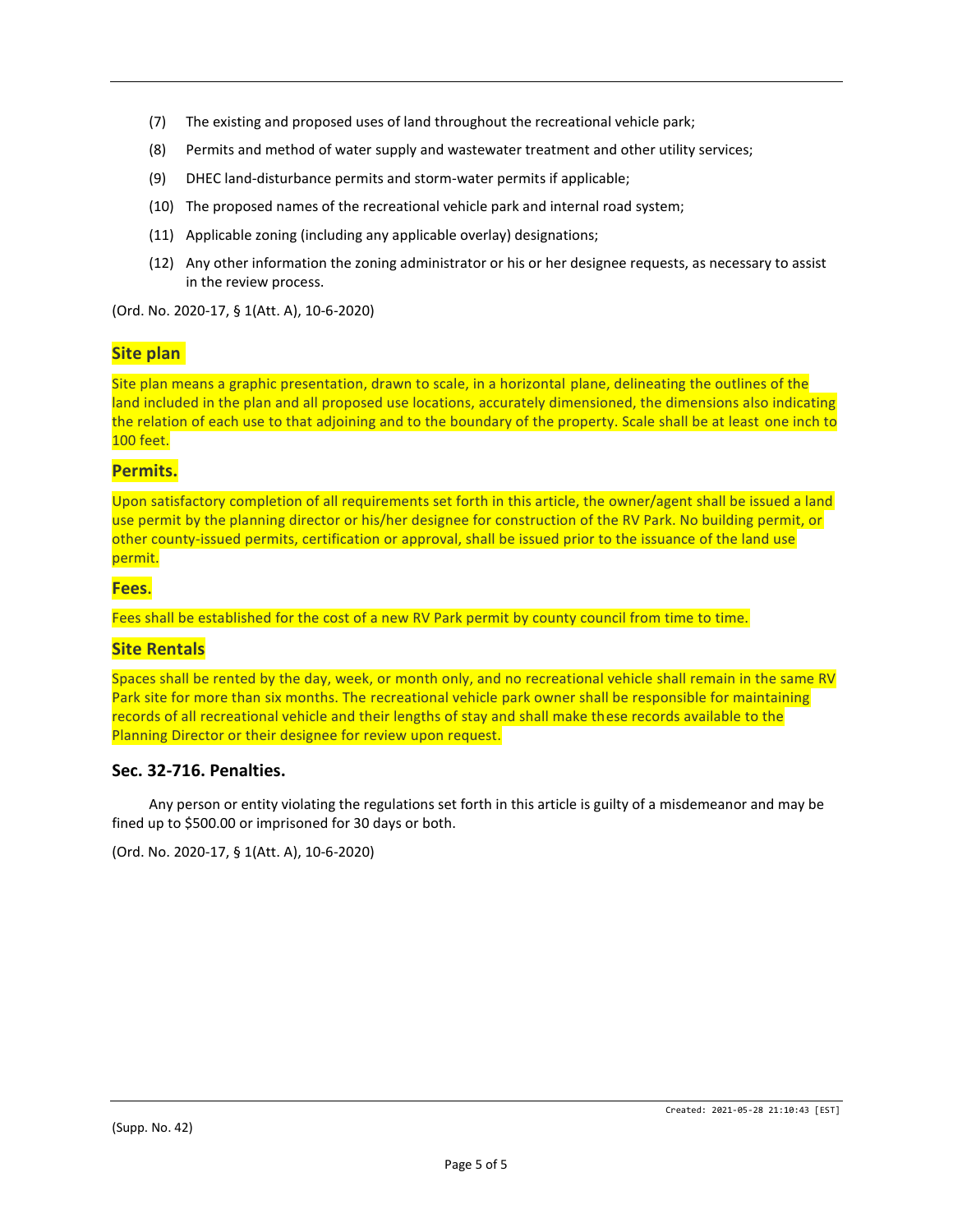# **Definitions:**

- (1) *Evergreen.* The term "evergreen" shall mean evergreen trees or shrubs with a minimum height of not less than eight feet when mature. Acceptable species include, but are not limited to, Cedar, Arborvitae, Hemlock, Cryptomeria, Wax Myrtle, Arizona Cypress, Osmanthus, Cherry Laurel and upright varieties of Junipers, Holly and Yew. Other species may be approved by the Planning Director or their designee.
- (2) *Fence.* The term "fence" shall mean any eight feet high or higher chain link, wooden, or masonry fence which forms a substantial physical barrier which is capable of withstanding the effects of the climate and which completely surrounds the items defined as "junk." Advertising, slogans, signs, or other written messages painted or written in any manner on the fencing materials is prohibited.
- (3) Junk. The term "junk" shall include, but not be limited to, abandoned barrels or drums, dismantled or inoperable industrial or commercial equipment or machinery being salvaged for parts, and the following old, scrap, or used items: metal; rope; rags; batteries; paper; cardboard; plastic; rubber; pallets; appliances; motors; industrial or commercial fixtures; rubbish; debris; wrecked, dismantled or disabled motor vehicles or parts thereof including boats or parts thereof. A currently registered and licensed motor vehicle or boat that is undergoing mechanical, electrical or body repair to restore to operating condition by a garage or body shop in the business of making mechanical, electrical or body repairs, is not considered a junk vehicle under this definition. All other provisions of the division shall apply.
- (4) *Junkyard.* The term "junkyard" shall mean any property (including property used for wrecker, towing and impoundment purposes) which has five or more wrecked, dismantled or disabled motor vehicles or parts thereof located on the property, or any property which is used in part or in whole for buying, selling, storing or keeping 20 items or more defined as "junk" above.
- (5) *Person.* The term "person" shall mean any individual, firm, partnership, association, corporation, company or organization of any kind.
- (6) *Screen.* The term screen shall mean a static barrier which shields the junkyard from view. The screen shall extend from the ground to a height of not less than eight feet and shall completely enclose the junkyard. Not more than 25 percent of the vertical surface of the screen shall be open to allow the passage of air but any such openings shall be designed to obscure the visibility of the junkyard.
- (7) *Scrap Processor* shall mean any person, firm or corporation engaged only in the business of buying scrap iron and metals, including, but not limited to, old automobiles, for the specific purpose of processing into raw material for remelting purposes only, and whose principal product is ferrous and nonferrous scrap for shipment to steel mills, foundries, smelters and refineries, and maintaining an established place of business in this State and having facilities and machinery designed for such processing.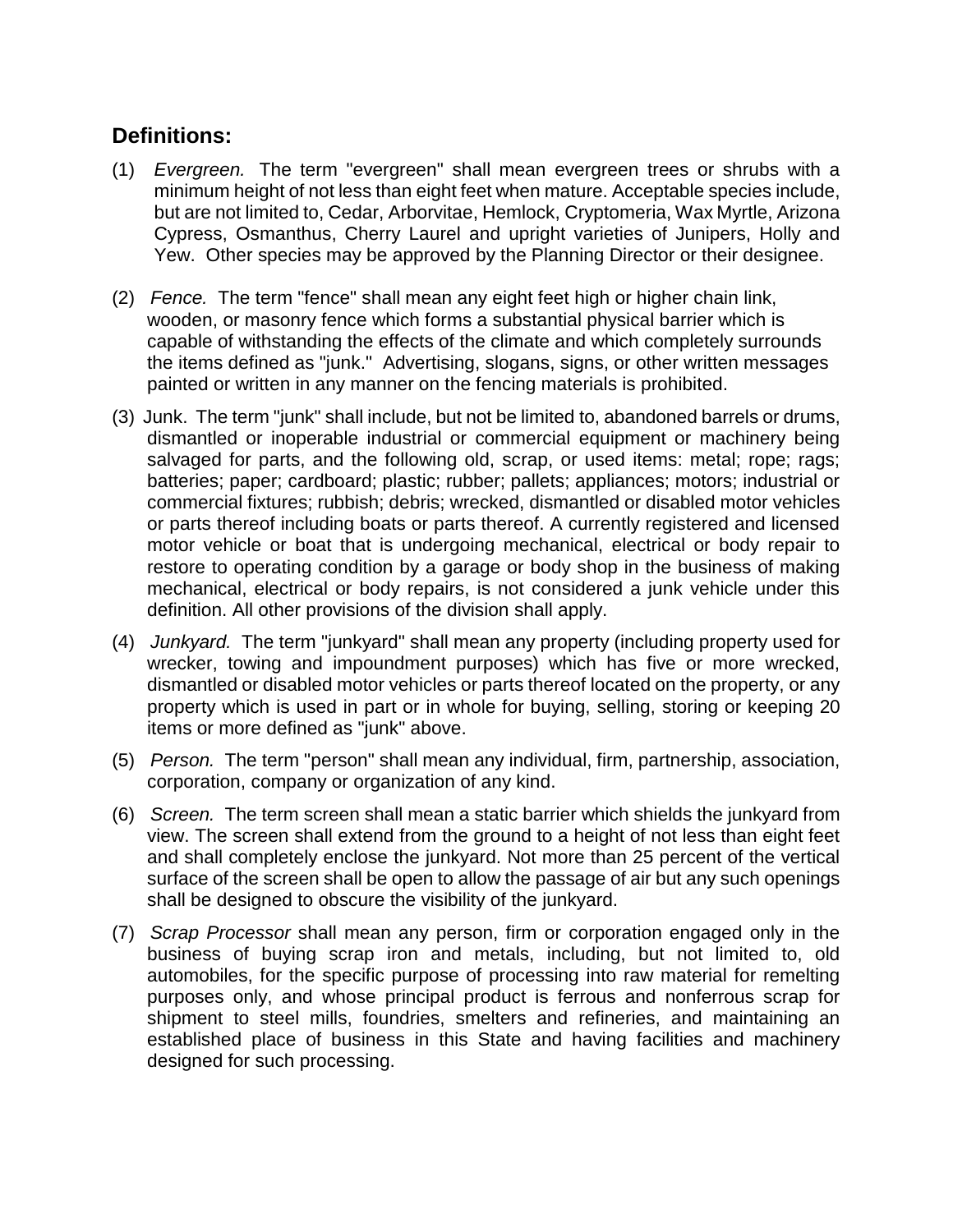- (8) *Motor vehicle* means any self-propelled land, water or air vehicle which can be used for towing or transporting people or materials, including, but not limited to, automobiles, trucks, buses, boats, motor homes, motorized campers, boats, airplanes, motorcycles, motor scooters, tractors, snowmobiles, dune buggies or other off-the-road vehicles.
- (9) *Junk motor* vehicle means any motor vehicle incapable of self-propulsion or being moved in the manner for which it was originally intended, or the condition of which is wrecked, dismantled, partially dismantled, inoperative or discarded, or which cannot safely or legally be operated.

# **Existing / Non-Conforming / Grandfathered:**

1) Jasper County, SC

# 18:4. - Permit requirements.

All junkyards shall, within 60 days after the effective date of this ordinance, obtain a "Junkyard Operation Permit" and a letter stating the junkyard complies with the requirements of this ordinance. Such permit and letter of compliance shall be valid until March 1 of the following calendar year. A written request for reinspection, accompanied by a re-inspection fee as provided in the Jasper County Fee Schedule, must be submitted to the office of the DSR no later than January 15 of each successive year. The DSR, or his designee, shall then inspect the premises, notify the Junkyard operator of any corrections that need to be made, and issue the "Junkyard Operation Permit" and letter of compliance after completion of any required corrections.

No person shall establish, enlarge, or operate a junkyard after the effective date of this ordinance without first complying with the provisions set forth herein.

# 2) LAURENS COUNTY, SC

Screening – All junkyards shall be enclosed on all sides by a visual screen consisting of a fence with visual screening or a combination of a fence and approved evergreen screening vegetation. All grandfathered junkyards as of the initial date of registering with Laurens County will have one (1) year from the date of enactment of this ordinance to comply with the provisions contained herein.

3) Bamberg County, SC:

Any salvage or junkyard existing on the effective date of this chapter shall have twelve (12) months within which to comply fully with subsections (2) though (5) above. Failure to do so is a misdemeanor punishable by a fine in the amount of \$200.00, for each day the property remains in violation of the ordinance without any appreciable action to bring the property into compliance.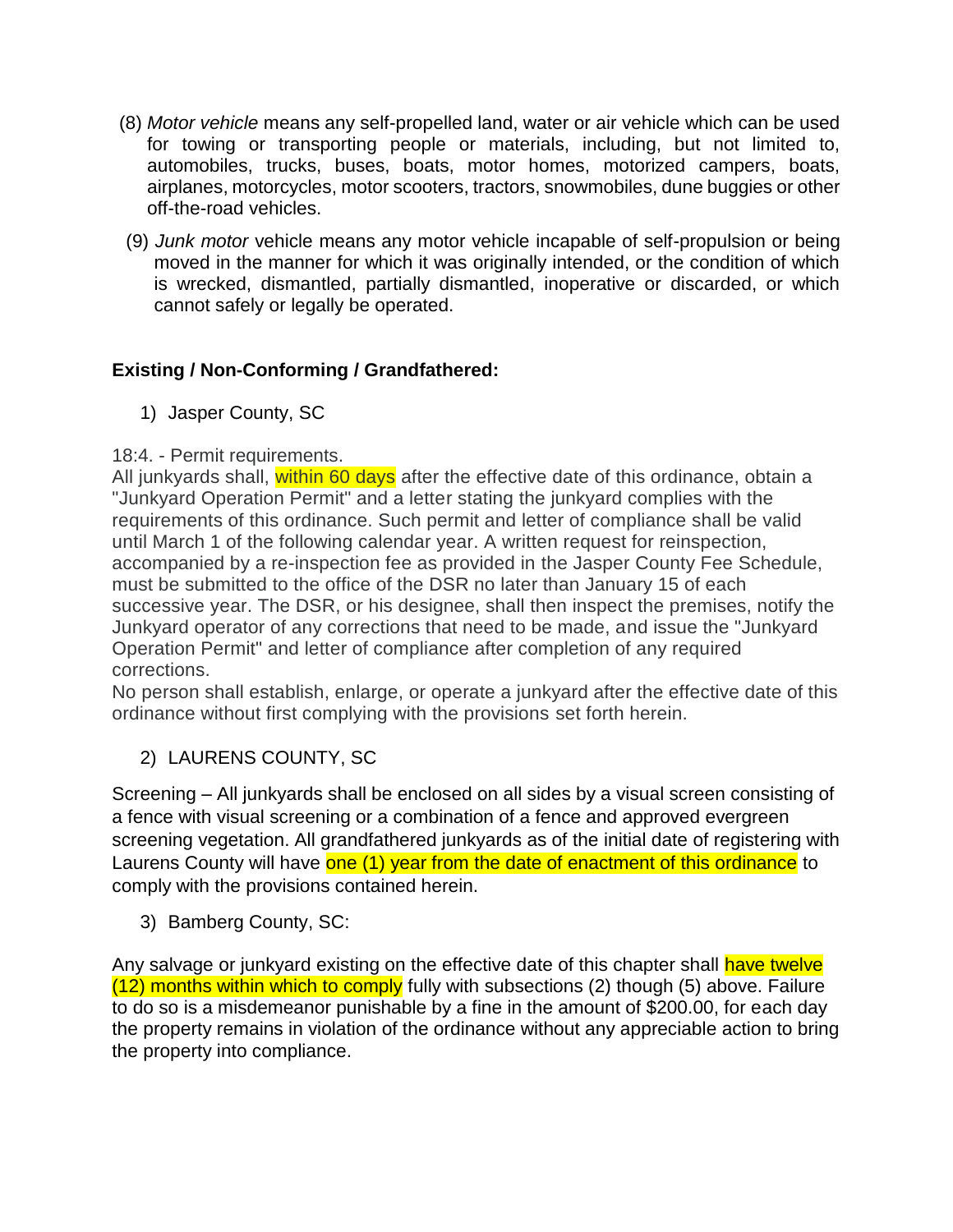# 4) CHEROKEE COUNTY, SC

b. Any non-conforming junkyard will be screened in accordance with the standards and criteria for effective screening set forth in these regulations. For nonconforming junkyards, the owner/operator responsible will have two (2) years to have an approved screening in place along the property frontage facing the public right-of-way.

5) BUNCOMBE COUNTY, NC

Sec. 26-143. - Nonconforming existing junkyards.

(a) All junkyards existing on February 12, 1991, and registered in accordance with section 26-142, shall be granted a compliance period of 12 months from the effective date of registration to conform to article provisions. Thereafter the nonconforming junkyard shall be in violation of this article.

6) Haywood County, NC

(A) All existing junkyards at the effective date of this chapter, registered in accordance with the preceding section, shall be granted a compliance period of 12 months from the effective date of registration to conform to the chapter. All existing junkyards that have not registered within Junkyards and Other Facilities 9 this period shall be in violation of this chapter. The Enforcement Officer shall monitor such facility at least annually.